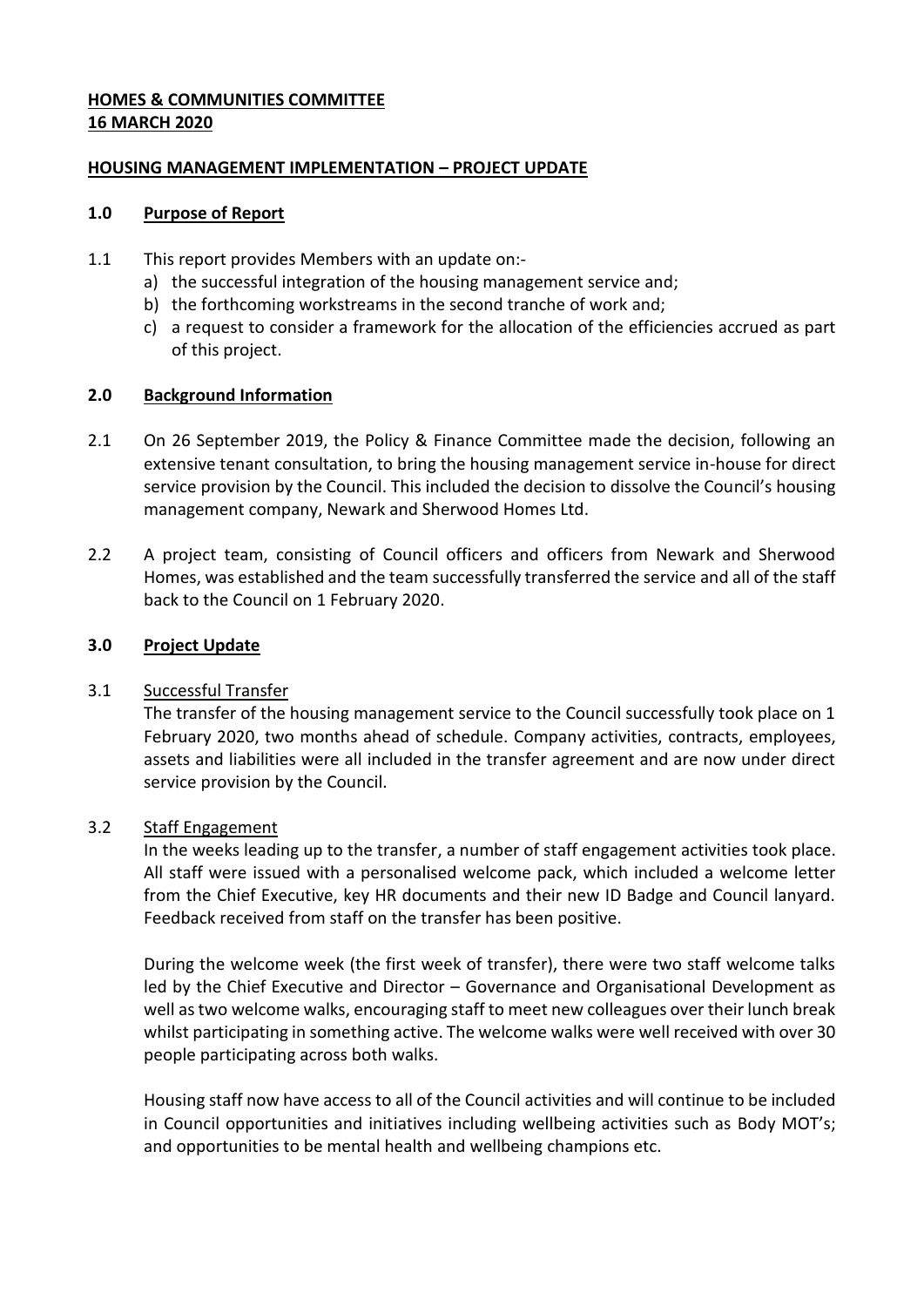## 3.3 Operational Matters

### 3.3.1 Branding

The process to revert the Company branded assets to the Council's branding is progressing well. Vehicles, the housing website, social media accounts, staff uniforms and myaccount were rebranded during the first week of transfer. Signage across the district is in the process of being updated to include the Council logo where appropriate.

### 3.3.2 Contracts

A number of contracts between the company and a supplier have now novated to the Council. There are a few outstanding contracts which have not novated over and we are working with suppliers to expedite the process.

### 3.3.3 Customer services

The housing services customer services number (0800 561 0010) is still in operation and tenants have the option to call either the housing services number or phone the Council's customer services directly. Work is underway to amalgamate the customer comments and complaints procedure to ensure that housing comments are captured in the same way as the Council. This will be reported to the Homes and Communities Committee when the work is complete.

### 3.3.4 Tenants

The transfer, from the tenants' perspective, has been seamless and feedback from tenants have been positive following the transfer. Tenants are receiving the same quality service under the council's direct management. Involved tenants will be receiving new involved tenant lanyards which will more clearly identify them in their role.

3.3.5 A review of tenant engagement is now taking place; it is a regulatory requirement of housing providers to deliver effective opportunities for tenants to influence the design and delivery of housing services and their homes and to hold their landlord to account. This review will establish the preferred approach to ensure customers (future, present and past) views are used to scrutinise and shape services. Further detail of the establishment of the housing advisory group, which is overseeing the review, is explained in 3.5.2.

# 3.4 Recruitment of Director of Housing, Health and Wellbeing

A successful appointment has been made to the Director of Housing, Health and Wellbeing post following an extensive recruitment process, which included a Member led panel. Suzanne Shead will start as Director of Housing, Health and Wellbeing in April. The Director will lead on the integration of housing management service back within the Council as well as having oversight of the health and wellbeing, housing strategy, housing options and community relations functions. In the interim period, Julian Paine will continue as Interim Director of Housing, Health and Wellbeing.

### 3.5 Governance

3.5.1 Whilst it is recognised that the Company is a wholly owned Council company, there needed to be a series of formal decisions made by the Company's Board and legal agreements signed by both parties to ensure that Company activities, contracts, employees, assets and liabilities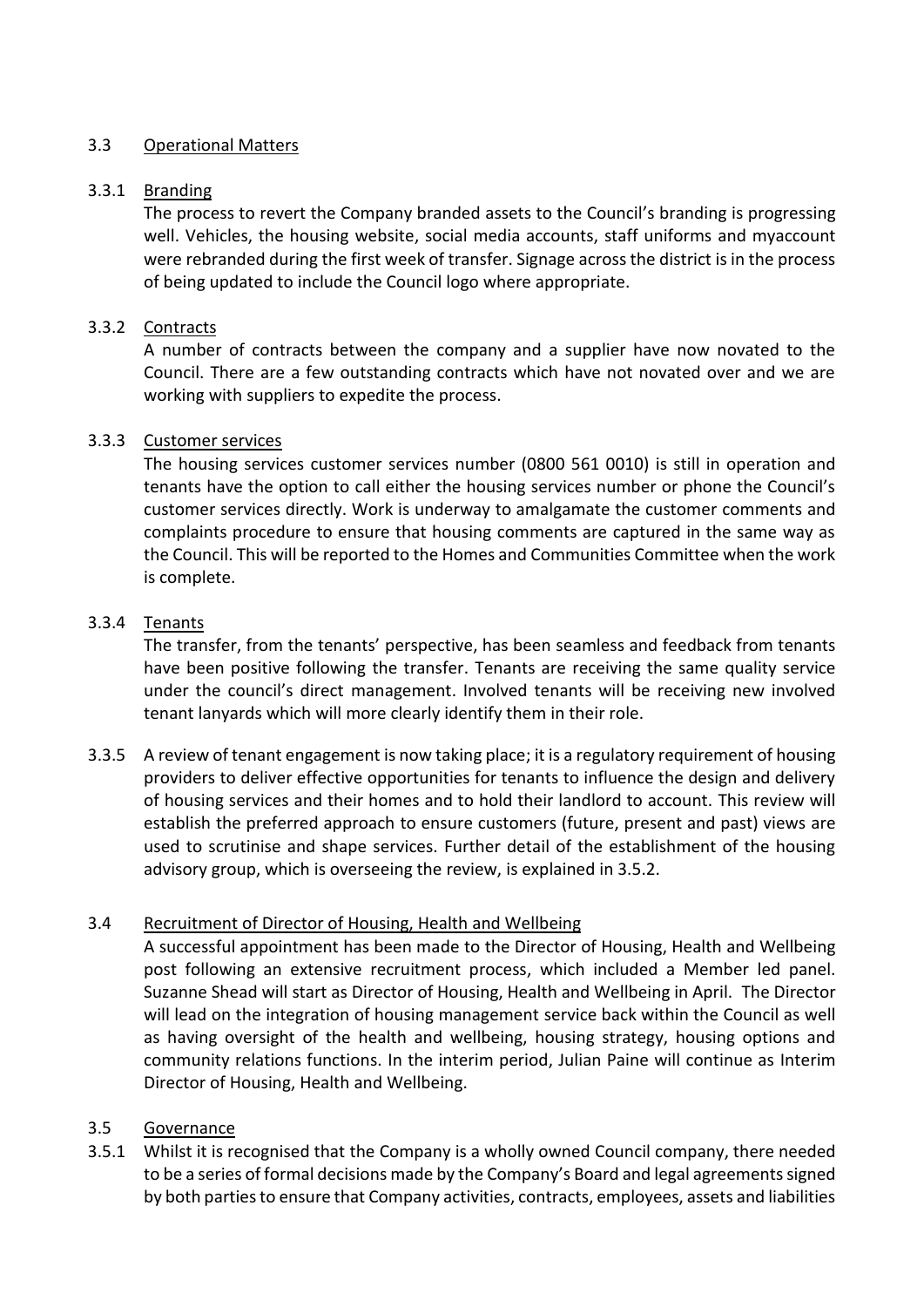transferred to the Council. The transfer agreement was signed by Newark and Sherwood Homes Board and the Council on 30 January 2020.

The Company will continue in existence for a period in order to finalise any existing arrangements for contracts, suppliers whilst the wind up process is implemented. The company will be required to file final accounts and submit the relevant paperwork to Companies House in order to formalise its dissolution.

3.5.2 Following the approval by this committee to establish the housing advisory group, the first meeting was held on 25 February 2020. The role of the Housing Advisory Group is to create an informal forum through which the comments/views of the tenant representatives can be heard on a range of tenant-related matters and then be incorporated into the consideration of these items by the Homes & Communities Committee. The Housing Advisory Group, is effectively a working party of the Committee, and does not have any delegated authority or decision-making powers. It will cease following the implementation of its work and conclusions around the review of tenant involvement and engagement.

#### 3.6 Second Tranche Work

A second tranche of work has been designed to ensure that the synergies and alignments with council services are fully explored. Work to be included in the second tranche has been identified and these works are currently being scoped including:- achieving synergies with ASB and Safety in the Community; use of the Farrar Close and Brunel Drive Depot sites; and performance measures and assurance. A range of operational synergies including admin, customer services and ICT have also been identified. Updates on these workstreams will be reported to future meetings of the relevant Committees.

#### **4.0 Efficiencies Identified**

#### 4.1 Background

The re-integration of the housing service is expected to deliver significant efficiencies for the Housing Revenue Account, estimated at £0.950m. The efficiencies were identified as part of an independently commissioned report by Savills and were considered by the Policy and Finance Committee on 4 April 2019. The Council, when taking the decision to bring the service back in house made a commitment to reinvest these efficiencies back into housing services for tenants.

#### 4.2 Efficiencies realised to date

The housing service was successfully transferred back into the council on  $1<sup>st</sup>$  February. As indicated earlier in this report, there is now a tranche of work designed to ensure that the synergies and alignments with council services are fully explored.

At the point of transfer a number of efficiencies have already been realised and will accrue from the new financial year. These efficiencies total £0.694m.

The second tranche of work will accrue further efficiencies and it is anticipated that these will bring the total efficiencies to at least the level predicted of £0.950m. This work is likely to take approximately six months with all work being complete and all efficiencies accrued for the financial year 2021/22.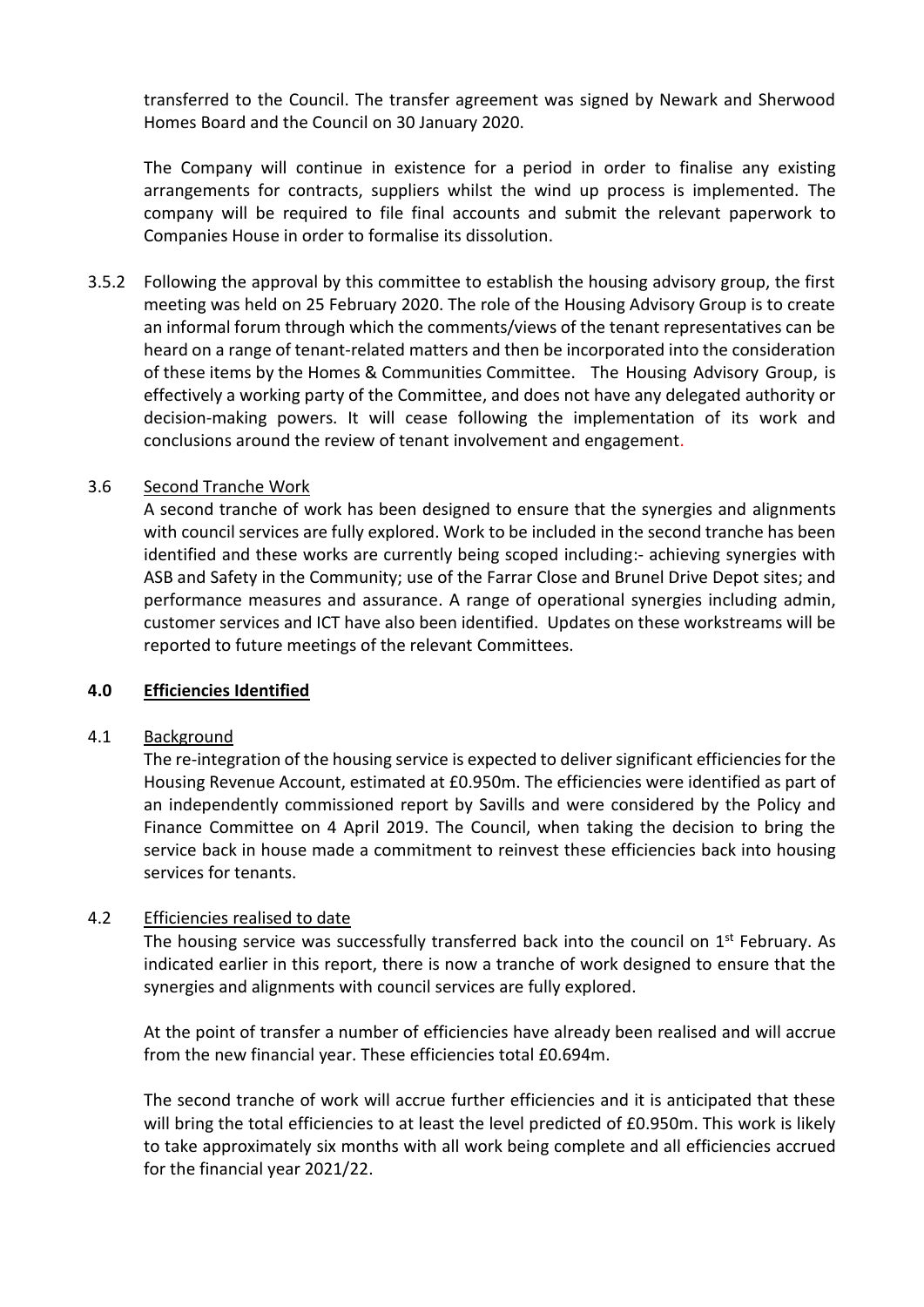## **5.0 Utilising Efficiencies To Best Achieve Outcomes**

### 5.1 Context

In approving the return of the housing management service to the council there was a commitment that all efficiencies to the HRA would be reinvested to improve services for tenants. As part of the tenant consultation on the decision to bring the housing management services back in-house, tenants were asked to identify the top three areas that were important to them. These 3 areas were; repairs and maintenance, anti-social behaviour and value for money. There is an expectation by tenants that their 3 priorities will be taken into account when reallocating the efficiency savings.

- 5.1.1 In considering the context of utilising the efficiencies, it is important to ensure that the very best value for money is achieved and maximum impact on service improvement is attained. This requires a balance between undertaking improvements in the short term and taking time to consider and frame the direction of ongoing performance improvement.
- 5.1.2 There is also a need to consider the ongoing budget position and that there is a differentiated approach to demonstrating that efficiencies achieved are spent in a way which supplements the budgeted spend. In real terms this means that the identified efficiencies should not be used to provide 'business as usual' activities but to enable spend that would not have otherwise been possible. Within section 5.4 of this report are some details on how this will be recorded and provide a transparent account of how the efficiencies are being spent.

### 5.2 Framework Approach

5.2.1 There is a range of complex and competing areas where the efficiencies could be utilised. It is important to understand these and create a framework in which decisions on spending can be made. This will ensure that the efficiencies provide high quality impact for tenants balanced with sustained improvements to services.

# 5.3 Considerations

- 5.3.1 Any approach needs to consider the outcome of the tenant consultation and the 3 areas the tenants have highlighted as most important to them. There should be a balanced approach to spending, this includes balance across place and service type, ensuring that not all spending is one geographical or service specific area. There needs to be consideration of immediate, ongoing and emerging opportunities, such that not all efficiencies accrued should be spent immediately. There should be time taken to understand and look at the strategic opportunities through research and comparison to best practice.
- 5.3.2 This should be balanced with the need for some quick and demonstrable actions which tenants can see as being an immediate input of resource following the transfer of the housing management service back in house.
- 5.3.3 There is also a need to understand and create a balance between recurring investment and one off / time limited actions and initiatives. This is best demonstrated by the difference, (for example) between:
	- employing an additional member of staff to deliver a service, which is a recurring spend and would be committed on an ongoing basis; and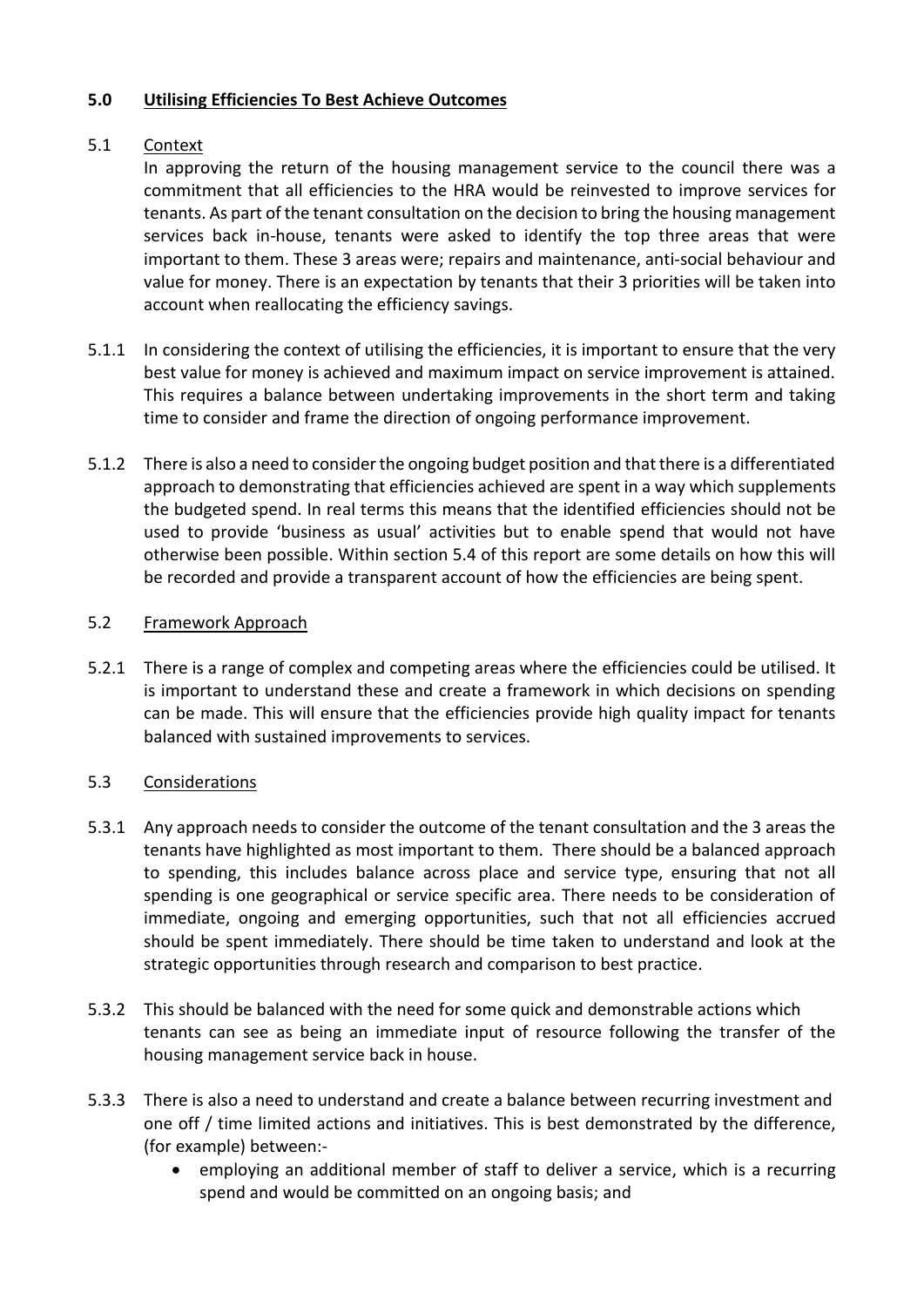- a commitment to undertake a one off upgrade within a certain locale, which would be a fixed spend and the saving identified would then be available to spend again in the following financial year for another initiative.
- 5.3.4 The information above considers recurring and one off/time limited spend and the need for spend to reflect the identified 3 priorities of tenants. In addition to this the work of the project team has identified a natural grouping of 4 types of spend which will be required.
	- I. Quick wins

These would be highly visible, relatively low cost one off/time limited spends that demonstrate to tenants an immediate action following the transfer in of the service. It is suggested a sum is set aside each year for these from the identified efficiencies

II. Maintain focus on housing

There has been an acknowledgement and commitment to ensure that there is a continued focus on housing and this has been provided for through the establishment of a Housing, Health and Wellbeing Directorate. This has included 3 key posts, the Director and two Business Managers. This was approved by committee as recurring spend. Additionally it is recognised that there needs to be enhancement/improvement in tenant engagement and involvement as previously referred to in the report.

III. Second tranche developments

The first tranche of work enabled the housing service to be transferred 2 months early, the  $1^{st}$  of February rather than the  $1^{st}$  of April. The principal was to 'lift and drop' where possible, mitigating the understandable uncertainty for staff by reducing the time frame. There are now a number of strands of work to align services to council services ensuring maximum synergies and overall improvement to be services. Work is required to understand what the options are for each strand and the best way to achieve them. Some of the efficiencies may need to be allocated to enact some improvements in these areas.

IV. Unknown Opportunities

Returning the housing service for direct provision by the Council brings a significant responsibility and the efficiencies present an opportunity for the newly formed directorate to consider best practice, undertake research and pilots to innovatively change and improve the way services are delivered. These are longer term strategic changes and it will be necessary to ensure that some of the efficiencies are available to undertake this research/feasibility work.

5.3.5 To present this complex set of needs for the efficiencies the following model/framework is suggested.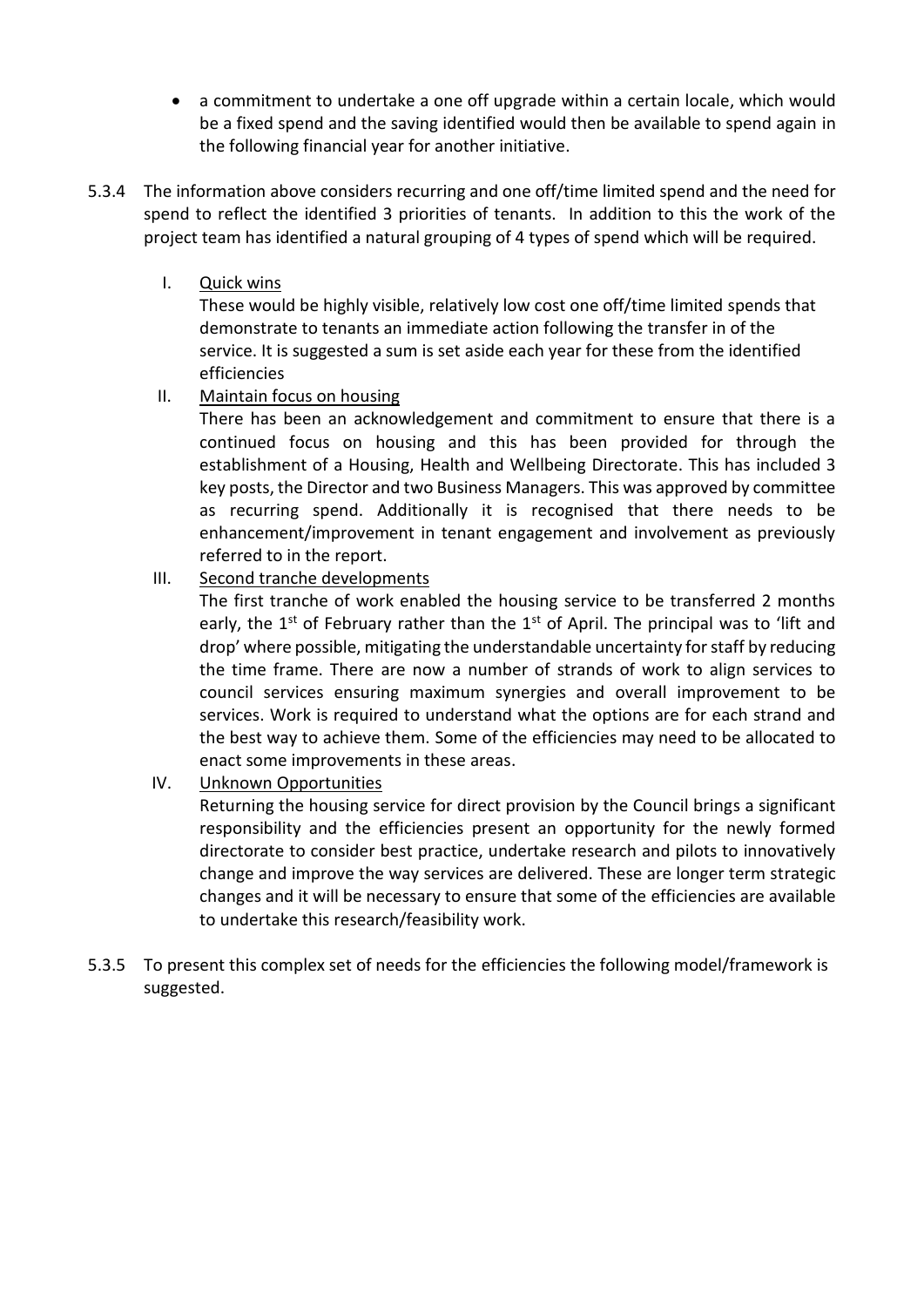

# 5.3.6 Proposal

That the above framework above is approved and that from this the following actions are undertaken.

- A budget of £20,000 is set aside for quick wins from the identified efficiencies and this is reviewed each year
- That specific areas of allocation of efficiencies are brought back to committee who will consider them in line with the framework identified in paragraph 5.3.5 above
- That working groups are set up, at the appropriate time, to look at specific areas of service improvement or areas of risk. Having considered the evidence available and where they believe efficiencies could be allocated to facilitate that service improvement or mitigate risk, the working group makes the recommendation to the Homes and Communities Committee who can examine this as part of the framework.

# 5.4 Accounting For The Spend

- 5.4.1 It is important that there should be transparency on how the efficiencies are allocated. The Business Manager - Financial Services has undertaken to allocate all spend from efficiencies on an identifiable budget line so that they are easily identifiable.
- 5.4.2 As detailed in section 4 of this report a significant proportion of the originally estimated efficiencies have already been achieved. However there are further efficiencies which will be accrued over the next financial year. Only efficiencies actually accrued will be available to spend. As further efficiencies are accrued they will be monitored by the Business Manager - Financial services and be made available for spend within the framework.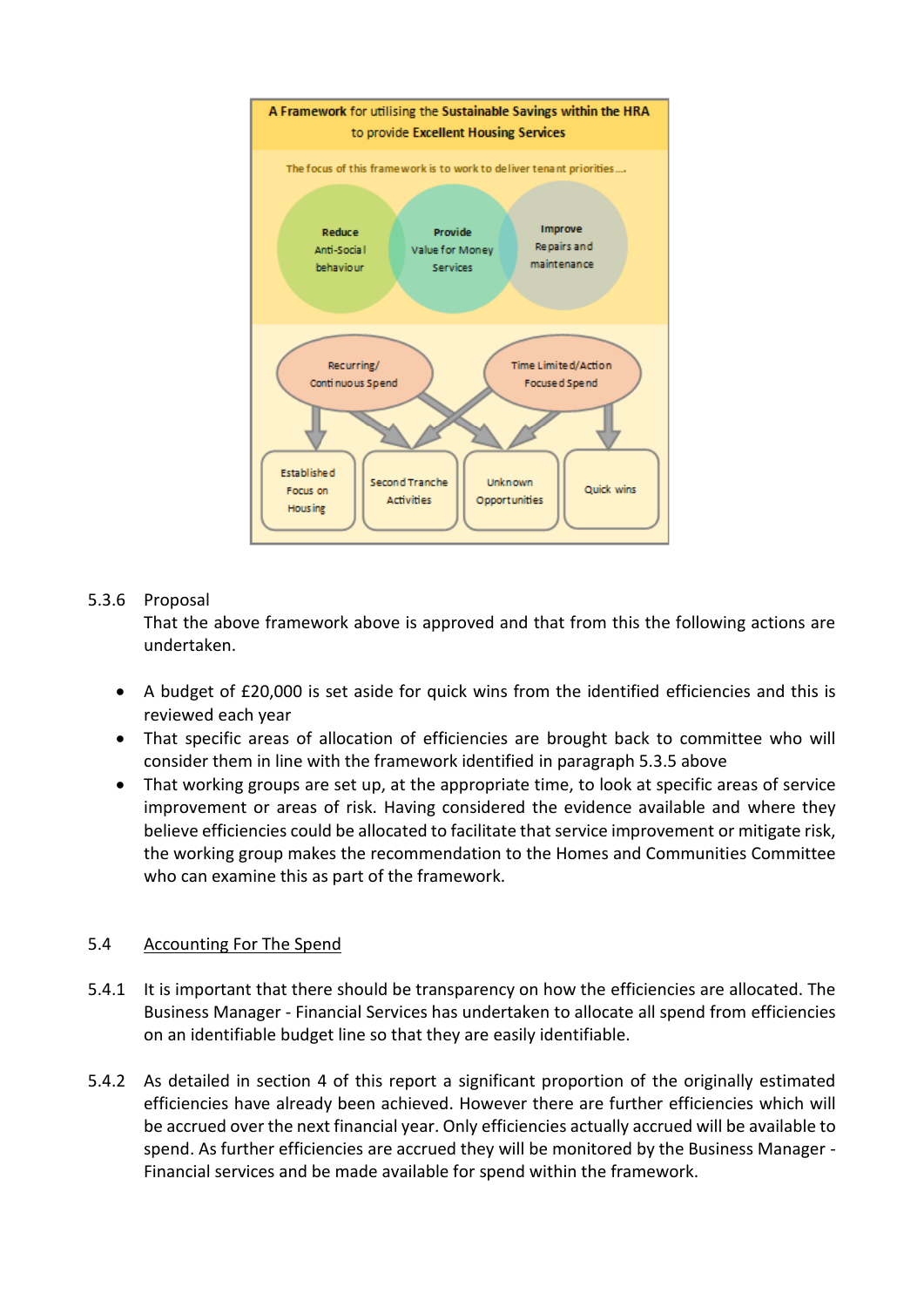### 5.5 Communication

- 5.5.1 It is important that both tenants and staff are aware of how the efficiencies are being allocated and a communications plan is being developed which will ensure that this is presented in an effective and multi-channel way appropriate to the audience.
- 5.5.2 This communications plan will also cover all of the relevant actions achieved and included as part of the second tranche of work.

# **6.0 Equalities Implications**

6.1 There are no direct equalities implications arising from this report. Any proposed changes to operations and any consequential impact upon tenants and staff will need to be considered in terms of any possible negative impacts upon persons with protected characteristics, but none are envisaged at present.

### **7.0 Financial Implications (FIN19-20/8765)**

- 7.1 The report presented to Policy and Finance Committee on 4<sup>th</sup> April 2019 approved a budget of £150,000 in order to fund the independent tenant consultation exercise and other transitional arrangements. To date £129,730 has been incurred in relation to the consultation exercise, HR and legal advice and obtaining a closure valuation report from Local Government Pension Scheme. It is anticipated that this budget will be fully expended.
- 7.2 The original Savills report presented to Policy and Finance 4<sup>th</sup> April 2019 detailed £0.950m in efficiencies that could be made based on the re-integration of the Housing Management Service. This included the deletion of senior management roles, but did not incorporate the creation of any management structure to replace the deleted roles.
- 7.3 Members have clearly stated their requirement for a focus to be retained on housing within the Council, and this has been secured by creating a new Directorate specifically relating to Housing, Health and Wellbeing. This Directorate (previously approved by Policy and Finance) will be headed by the new Director and includes four Business Managers, the cost of which will be borne by the General Fund and Housing Revenue Account in appropriate proportions. Without the creation of these posts, there would be a risk that the housing service would lack strategic direction and would be diluted by other priorities for the Council.
- 7.4 The current efficiencies generated amounts to £0.694m (as per paragraph 4.2).
- 7.5 The cost of the Director and the two Business Manager roles is £0.263m. It is proposed that 80% of the Director's costs are directed to the HRA and 20% to the General Fund, due to their management responsibilities.
- 7.6 Based on this, currently £0.431m would be available for re-allocation into other priority areas. As further efficiencies are identified, this will be brought back to the Committee for a decision on re-allocation.